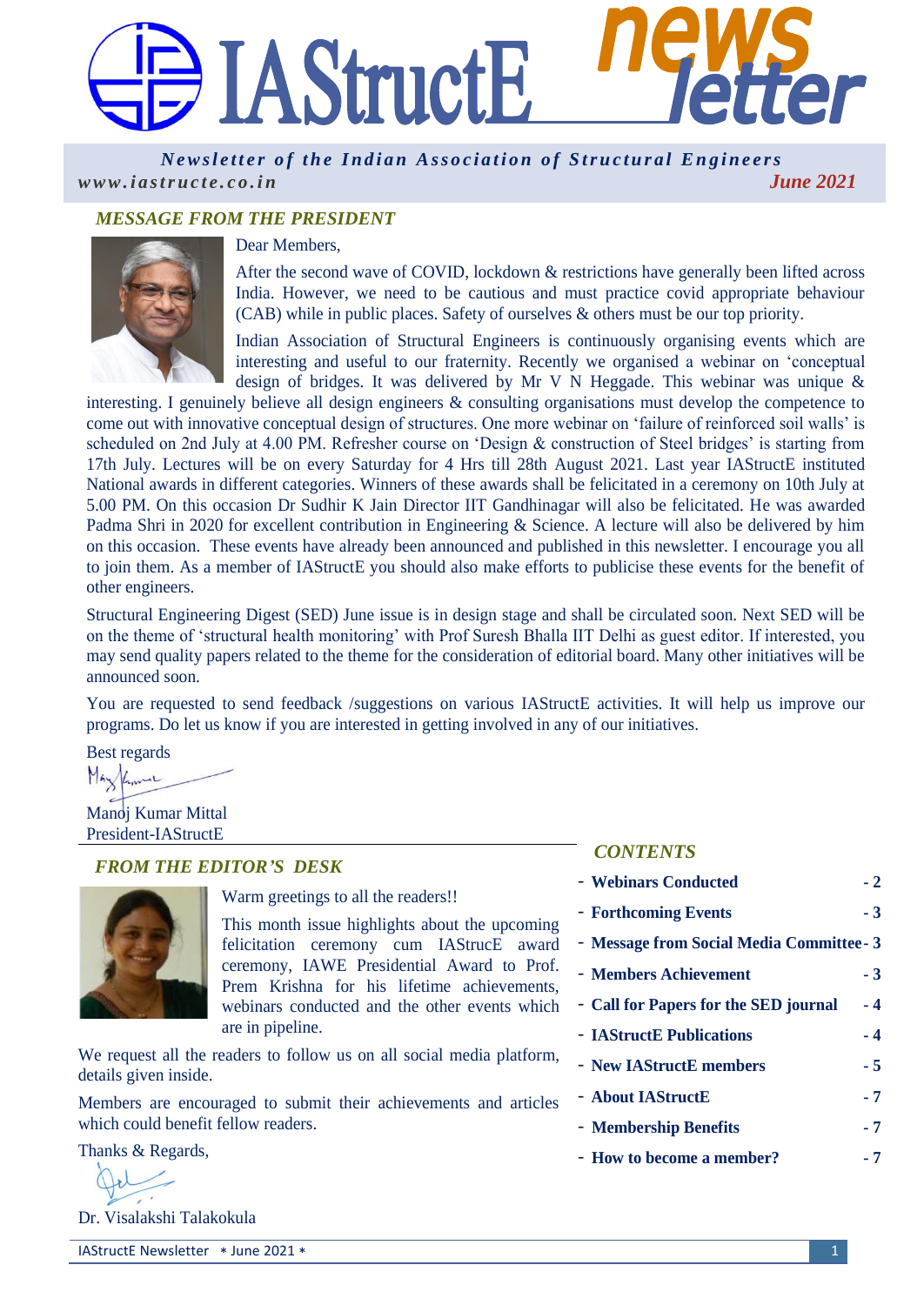

## *WEBINARS CONDUCTED*

A webinar on "Conceptual Design of Bridges" by Mr. V. N. Heggade, Chief Executive Officer, STUP Consultants Pvt Ltd was organized on  $25<sup>th</sup>$  June 2021 through online platform Zoom.

Moderator: Prof Mahesh Tandon, GC member & past President IAStructE

Panel members: Mr Jose Kurian, Senior Project Advisor (Technical), Kerala Infrastructure Investment Fund Board (KIIFB)

Prof. (Dr.) Mike Schlaich, Partner, schlaich bergermann partner (sbp) and

Dr. Harshavardhan Subbarao, Chairman & Managing Director, Construma Consultancy Pvt Ltd.

On this occasion Mr. Manoj Mittal President IAStructE welcomed all speakers & participants.

The webinar can be viewed at the following link: **<https://youtu.be/oHeJawDkLWQ>**



Fig. 1. Glimpses from the webinar

# SUMMARY

Webinar on Conceptual Design of Bridges held on 25th June 2021 under the aegis of IAStructE was a unique one and overwhelmingly attended by more than 460 participants. Mr. V. N. Heggade while giving a definition to the conceptual design of structures, coined 3 phrases with abbreviations for form finding and 2 models one for structural aesthetics and the other for conceptual design process. Though the definition, phrases and models presented by him were in the realm of artistic creativity which does not require validation of generated ideas unlike scientific creativity where the validation is a must, he validated his models by the illustration of a bridge master piece "Signature Bridge at Delhi" taking the art to the level of science.

It was only apt that some of the conceptual designers of Signature Bridge, Prof Mike Schlaich, Mr. Jose Kurian and Dr Harshavardhan Subbarao were panelists for this unique webinar. It is pertinent to note here that Prof Mike Schlaich is the chair professor of Conceptual Design at Berlin TU. In an invigorating panel discussion, the panelists stressed that the conceptual design has to be included in the curriculum of universities and also emphasized the need of webinar series on conceptual design of structures in the very near future.

The webinar was moderated by Prof Mahesh Tandon in his inimitable flowing style while giving many tips on conceptual design and aesthetics of bridges. Interaction with panelists was very lively and participants were also actively engaged by the moderator in Q&A session.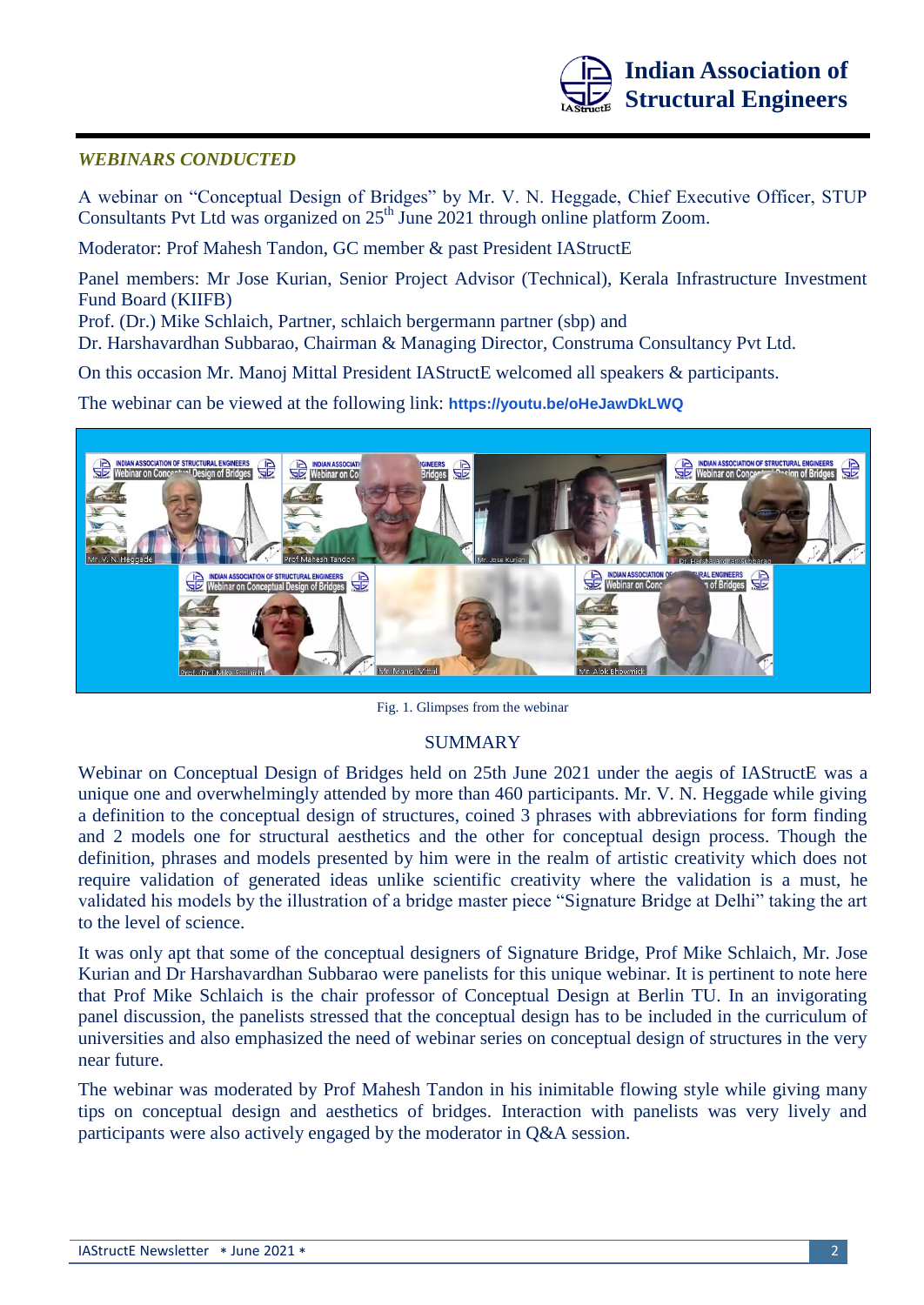![](_page_2_Picture_0.jpeg)

## *FORTHCOMING EVENTS*

| Event                               | Topic                                                                                                                                                                                           | <b>Speaker</b>                                                                                                                                  | Date & Timing                                                                            |
|-------------------------------------|-------------------------------------------------------------------------------------------------------------------------------------------------------------------------------------------------|-------------------------------------------------------------------------------------------------------------------------------------------------|------------------------------------------------------------------------------------------|
| Webinar                             | The Failure of Reinforced Soil Walls:<br>Lessons & Remedies"<br><b>Registration link:</b><br>https://us02web.zoom.us/webinar/register<br>/WN_ZA39oc0GR-OdtWCY_Xejgw                             | Prof. (Dr.) G. L.<br>Sivakumar Babu,<br>Professor,<br>Geotechnical<br><b>Engineering Division,</b><br>Indian Institute of<br>Science, Bangalore | 02 July 2021 at<br>04:00 PM                                                              |
| Felicitation<br>& Award<br>Ceremony | IAStructE Awards Ceremony - 2020 and the<br>Felicitation program of Prof. Sudhir K. Jain<br><b>Registration link:</b><br>https://us02web.zoom.us/webinar/register/W<br>N_axKcs4ynSSiE-u1KtHHQaw |                                                                                                                                                 | $10^{th}$ July 2021<br>at 05:00 PM                                                       |
| Online<br>Refresher<br>Course       | Design & Construction of Steel Bridges<br><b>Registration link:</b><br>http://iastructe.co.in/online-refresher-<br>course.php                                                                   | <b>Eminent Experts have</b><br>been invited for<br>making the<br>presentations                                                                  | $17th$ July to $28th$<br>August 2021<br>(every Saturday<br>from 02:30 PM<br>to 06:30 PM) |

*Message from IAStructE Social Media & Digitization Committee*

Let's get "*DIGITIZED*"

With all new look of our website and media handles, please follow us on all major media platforms. For joining us, below mentioned links to be pasted in browser. Let's join hands together to promote the profession of Civil Engineering.

- 1. **on TWITTER** as **IAStructE :-** <https://twitter.com/iastructe>
- 2. on **Facebook** as **IAStructE :-** <https://www.facebook.com/IAStructE-100114022302316>
- 3. on **LinkedIn:** The group is defined as Indian Association of Structural Engineers-IAStructE <https://www.linkedin.com/groups/6646248/>
- 4. on **YouTube** as **IAStructE Webinar.** Subscribe and press bell icon [https://www.youtube.com/channel/UCvv7ojXO9Dxq1WtP\\_yHZTKw](https://www.youtube.com/channel/UCvv7ojXO9Dxq1WtP_yHZTKw)

## *MEMBERS ACHIEVEMENT*

![](_page_2_Picture_11.jpeg)

Prof. Prem Krishna, Governing Council Member IAStructE has been awarded the IAWE Presidential Award for lifetime achievements for his lifelong contributions to wind engineering with particular reference to low rise structures, code development and leadership to the Indian Society of Wind Engineering (ISWE) and International Association for Wind Engineering (IAWE).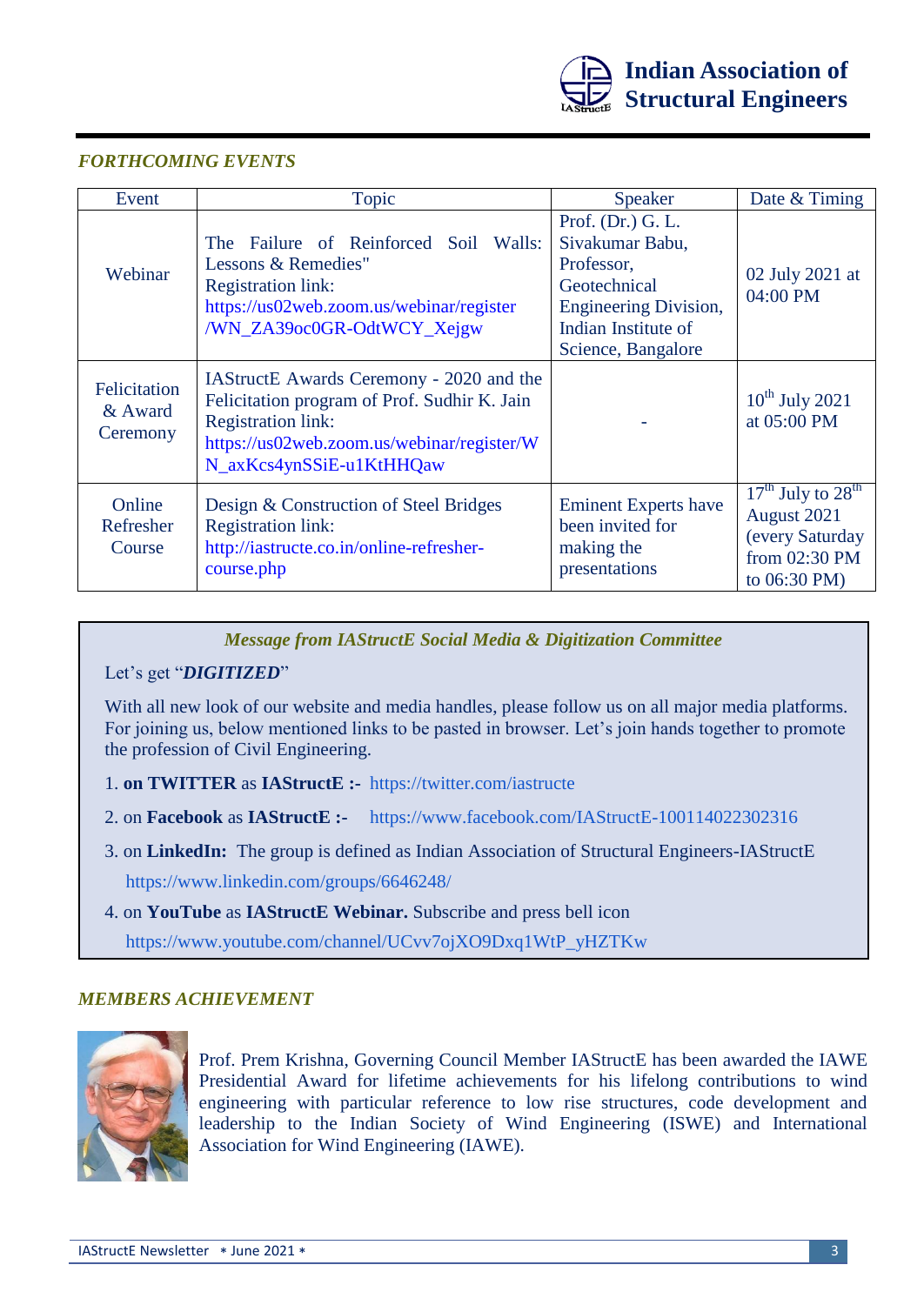![](_page_3_Picture_0.jpeg)

## *CALL FOR PAPERS FOR THE THEME BASED ISSUE OF SED JOURNAL*

SED Editorial Board invites article contributions for the forthcoming issue of the Structural Engineering Digest on the following theme, which shall be published in e-book Format. Details are as under:

### **July – September 2021 issue: Guest Editor-Prof. Suresh Bhalla, Professor, IIT Delhi**

#### **Theme: STRUCTURAL HEALTH MONITORING**

Interested professionals may send the abstract along with their photograph and brief resume by  $15<sup>th</sup>$ July 2021 and full paper by  $15<sup>th</sup>$  August 2021.

Articles are invited from i) Members of IAStructE; ii) Specialists in the field even though they are not members of IAStructE.

Interested authors/ contributors may kindly mail to **[iastructe@gmail.com](mailto:iastructe@gmail.com)** regarding i) Broad guidelines on areas of coverage; ii) size of the article; iii) format of paper submission.

As per the laid down procedures all the papers shall be sent to the referee for review and the comments will be informed to the authors for incorporating the same. Papers shall be published after peer review & approval of SED editorial board.

## *IAStructE PUBLICATIONS*

**Commentary with Worked Examples for IRC:6-2017** : It is a document having commentary with worked example on IRC:6 2017 (The code for Loads & Load Combinations for design of Highway Bridges). This commentary is in two separate volumes. Volume-1 pertains to the Commentary while Volume-2 pertains to Illustrative Worked Examples. It has 48 worked examples demonstrating application of various codal clauses

| IAStructE/TD-CC/2020/01                | IAStructE/TD-CC/2020/02                            |
|----------------------------------------|----------------------------------------------------|
| <b>COMMENTARY WITH WORKED EXAMPLES</b> | <b>COMMENTARY WITH WORKED EXAMPLES</b>             |
| <b>FOR IRC:6-2017</b>                  | <b>FOR IRC:6-2017</b>                              |
| <b>STANDARD SPECIFICATIONS AND</b>     | <b>STANDARD SPECIFICATIONS AND</b>                 |
| <b>CODE OF</b>                         | <b>CODE OF</b>                                     |
| <b>PRACTICE FOR ROAD BRIDGES</b>       | <b>PRACTICE FOR ROAD BRIDGES</b>                   |
| SECTION II: LOADS & LOAD COMBINATIONS  | <b>SECTION II: LOADS &amp; LOAD COMBINATIONS</b>   |
| (SEVENTH REVISION)                     | (SEVENTH REVISION)                                 |
| NOVEMBER 2020                          | <b>NOVEMBER 2020</b>                               |
| <b>VOLUME 1 OF 2 : COMMENTARY</b>      | <b>VOLUME 2 OF 2 : ILLUSTRATIVE WORKED EXAMPLE</b> |

It's a priced document and hence not freely downloadable. However one can freely read the document by following the link. Volume 1: **<http://www.iastructe.co.in/commentary-book/volume1/>** Volume 2: **<http://www.iastructe.co.in/commentary-book/volume2/>**

The documents are available for sale @ Rs 1200/- for Volume 1, and @ Rs 800/- for Volume II. Members of IAStructE and IRC will be entitled for a discount of 10% on this amount. Interested professionals who wish to purchase the commentary may kindly register with the following link or contact IAStructE Secretariat at [iastructe@gmail.com:](mailto:iastructe@gmail.com)

Registration link: **[http://iastructe.co.in/new-iastructe-publication.php.](http://iastructe.co.in/new-iastructe-publication.php)**

IAStructE Newsletter \* June 2021 \* 4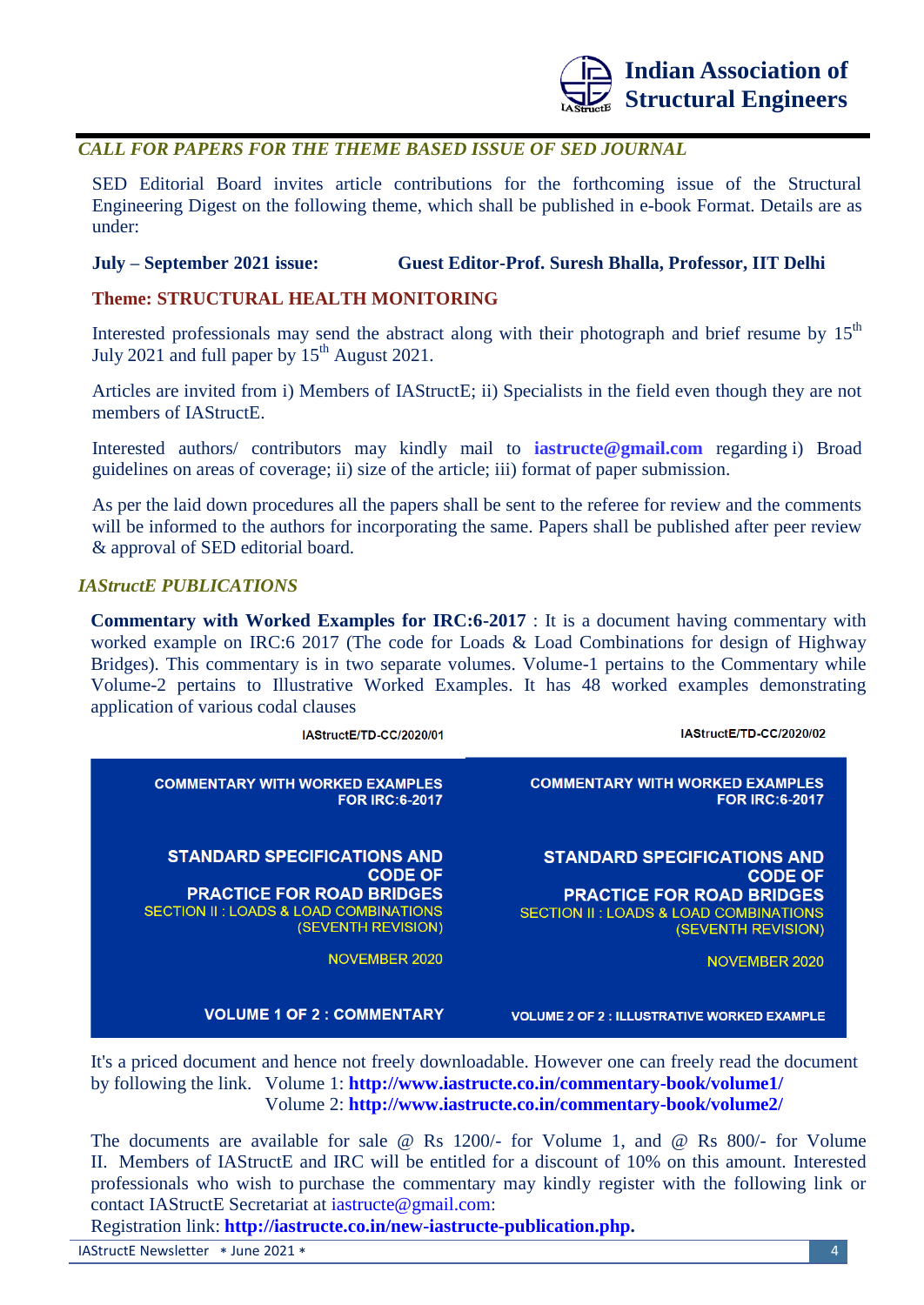![](_page_4_Picture_0.jpeg)

**2. Guidelines for Structural Audit, Assessment, Evaluation and Strengthening of Existing buildings Structures :** This document will guide structural engineers in proper assessment of building structures before issuing structural stability certificate. These guidelines may be used by IAStructE members, all other structural engineers, house owners, housing society welfare associations, clients and corporation engineers for understanding structural audit of the private and public building structures. The Guideline focuses on the urgent need to strengthen risk resilience of buildings from any kind of risks due to earthquake and other hazards. It is hoped that this document will be useful to ensure that all structures across the country remain safe from any kind of disaster risk.

![](_page_4_Picture_2.jpeg)

It's a priced document and hence not freely downloadable. However one can freely read the document by following the link. **<http://www.iastructe.co.in/guidelines-for-structural-audit/>**

The price of this e-document is Rs 200/-. Interested professionals who wish to obtain the soft version of the Guideline in pdf format, may register with the following link. Registration Link: **<http://iastructe.co.in/guidelines-for-structural-audit.php>**

**3. Commentary on IS: 13920 :** The commentary is available on **[www.iastructe.co.in](http://www.iastructe.co.in/)** under IAStructE Professional Documents. IAStructE member can access this document after login.

**4. Commentary on IS: 1893 Part 1:** The commentary is available on **[www.iastructe.co.in](http://www.iastructe.co.in/)** under IAStructE Professional Documents. IAStructE member can access this document after login.

## *NEW MEMBERS*

#### "Fellow" Grade

| $M/S$ No  | <b>Name</b>                        | Designation, Organization                                      | City                  |
|-----------|------------------------------------|----------------------------------------------------------------|-----------------------|
| $F - 477$ | Mr Ashim Bhowmick                  | Chief Genral Manager / Regional Head<br>- Kolkata, ICT Pvt Ltd | Howrah (WB)           |
| $F - 478$ | Mr Braj Bhushan Kumar              | Bridge Engineer at ICT Pvt Ltd                                 | Jehanabad<br>(Bihar)  |
| $F - 479$ | Mr Malay Dasgupta                  | Vice President & HOD-Bridge, ICT Pvt<br>Ltd                    | New Delhi             |
| $F - 480$ | Mr Nazrul Imam                     | Chief General Manager, ICT Pvt Ltd                             | Noida                 |
| $F - 481$ | Mr Ram Pravesh Singh               | Bridge Engineer, ICT Pvt Ltd                                   | Aurangabad<br>(Bihar) |
| $F - 482$ | Mr Tapas Paul                      | Bridge Engineer, ICT Pvt Ltd                                   | Kolkata               |
| $F - 483$ | Mr Venkatarao Devulapalli          | VP(Special Structures), ICT Pvt Ltd                            | New Delhi             |
| $F - 484$ | Mr Vivek Sood                      | <b>VP-ICT Pvt Ltd</b>                                          | New Delhi             |
| $F - 485$ | Ms Gautam Kumar                    | Bridge /Structural Engineer, ICT Pvt<br>Ltd                    | New Delhi             |
| $F - 486$ | Ms Anshu Kumari                    | Chief General Manager, ICT Pvt Ltd                             | New Delhi             |
| $F - 487$ | Mr Mohinder Pal Marwah             | Advisor (Bridge Design), ICT Pvt Ltd                           | New Delhi             |
| $F - 488$ | Mr Akhileshwar PD. Pandey<br>Ashok | Bridge/Structural Engineer, ICT Pvt ltd                        | New Delhi             |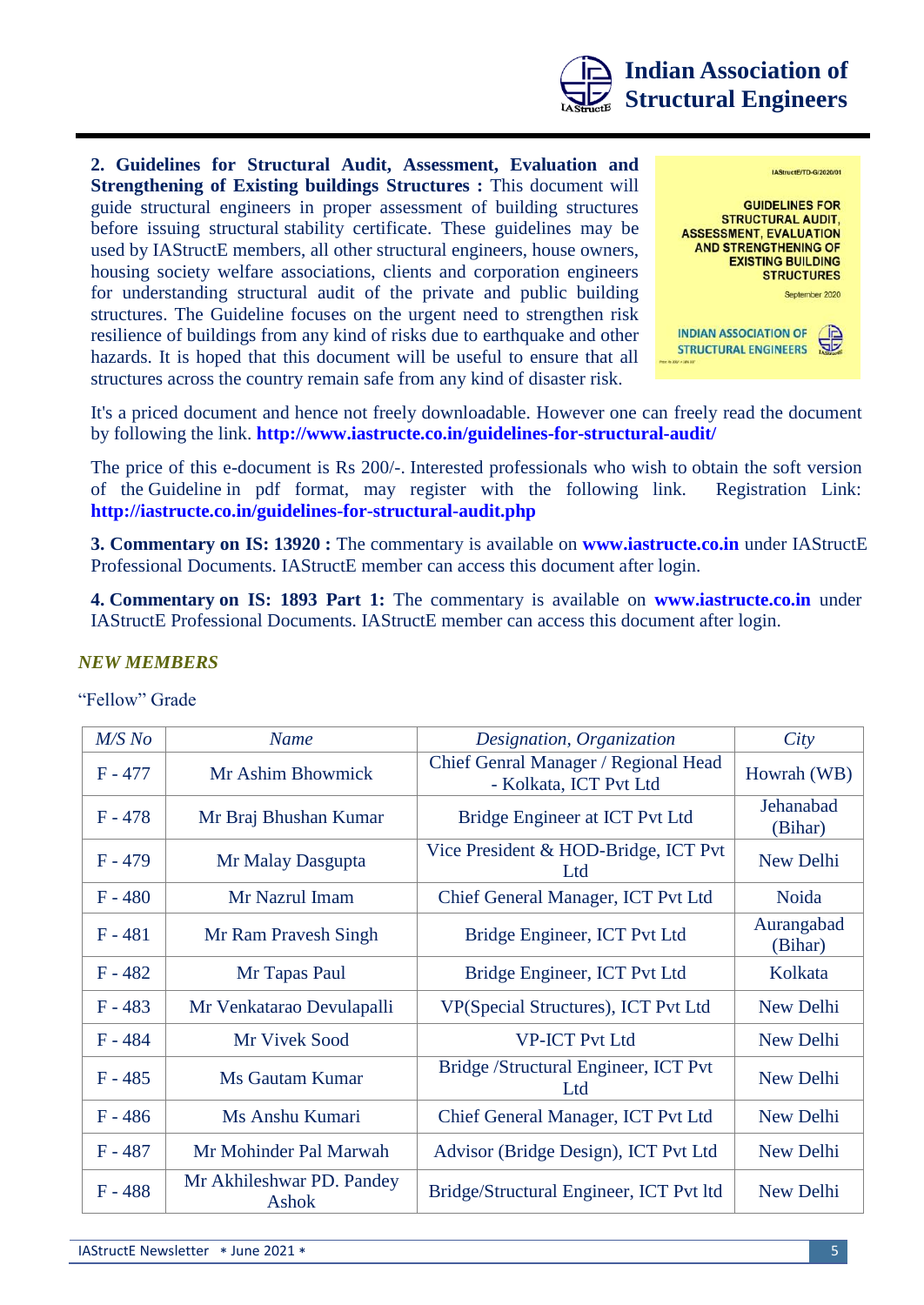![](_page_5_Picture_0.jpeg)

| $F - 489$ | Mr Akhilesh Kumar Sharma | Bridge/Structural Engineer, ICT Pvt ltd | Lucknow (UP)        |
|-----------|--------------------------|-----------------------------------------|---------------------|
| $F - 490$ | Mr Prashant Kumar        | Bridge Engineer at ICT Pvt Ltd          | New Delhi           |
| $F - 491$ | Mr Sunil Kumar Singh     | CGM-Roads & Bridges, ICT Pvt Ltd        | New Delhi           |
| $F - 492$ | Mr Ram Chander           | Asst Bridge Engineer, ICT Pvt Ltd       | Rohtak<br>(Haryana) |

# "Member" Grade

| $M/S$ No | <b>Name</b>               | Designation, Organization                            | City                    |
|----------|---------------------------|------------------------------------------------------|-------------------------|
| M-301    | Mr Swamy Narendra Koppula | Engineering Manager, L&T EDRC                        | Navi Mumbai             |
| M-302    | Mr Ajay Kumar Singh       | Senior Manager (Bridges), ICT Pvt Ltd                | Ghaziabad<br>(UP)       |
| M-303    | Mr Md. Liakat Ali         | DGM, ICT Pvt Ltd                                     | New Delhi               |
| M-304    | Mr Mihir Kumar Singha     | Sr. Structural Engineer & GM, ICT Pvt<br>Ltd         | New Delhi               |
| M-305    | Mr Mrinal Kayal           | Sr. Manager (Design), ICT Pvt Ltd                    | Kolkata                 |
| M-306    | Ms Rasika Bagde           | Dy. Manager (Design), ICT Pvt Ltd                    | New Delhi               |
| M-307    | Mr Sushilkumar R. Jaiswar | Sr. Engineer (Design), ICT Pvt Ltd                   | Wardha<br>(Maharashtra) |
| M-308    | Mr Aman Prakash           | Structural Engineer, ICT Pvt Ltd                     | New Delhi               |
| M-309    | Ms Agnimita Das           | DGM (Bridge), ICT Pvt Ltd                            | New Delhi               |
| $M-310$  | Ms Sayanika Das           | Manager (Bridge), ICT Pvt Ltd                        | New Delhi               |
| M-311    | Mr Mahendran E.           | Structural Consultant, Anugraha Design<br>Consultant | Tirunelveli<br>(TN)     |

"Associate Member" Grade

| $M/S$ No | <b>Name</b>                | Designation, Organization                        | City                   |
|----------|----------------------------|--------------------------------------------------|------------------------|
| AM-330   | Mr Akashdeep               | Bridge Engineer (AE), ICT Pvt Ltd                | Muzaffarpur<br>(Bihar) |
| AM-331   | Mr Aseem Rastogi           | Sr. Manager, ICT Pvt Ltd                         | New Delhi              |
| AM-332   | Mr Gauray Anand            | Sr. Bridge Design Engineer, ICT Pvt Ltd          | New Delhi              |
| AM-333   | Mr Manish Kumar Singh      | Assistant Bridge Engineer, ICT Pvt Ltd           | Kushinagar<br>(UP)     |
| AM-334   | Ms Shivangi Sharma         | Asst. Manager at ICT Pvt Ltd                     | Faridabad              |
| AM-335   | Mr Sujay Chowdhury         | Manager (design) at ICT Pvt Ltd                  | New Delhi              |
| AM-336   | Mr Ravi Ranjan Kumar Singh | Partner, Structure Design Studio                 | New Delhi              |
| AM-337   | Mr Arun Kumar              | Design Engineer, ICT Pvt ltd                     | New Delhi              |
| AM-338   | Mr Sonu Kumar              | Asst. Bridge Engineer, ICT Pvt ltd               | Jehanabad<br>(Bihar)   |
| AM-339   | Ms Smita                   | Structural Engineer, ICT Pvt Ltd                 | New Delhi              |
| $AM-340$ | Mr Abhishek Sarkar         | Design Engineers CPK & Associate                 | Howrah (WB)            |
| AM-341   | Mr Bablu Gautam            | Design Engineer at Avadh Estate &<br>Consultants | Lucknow                |